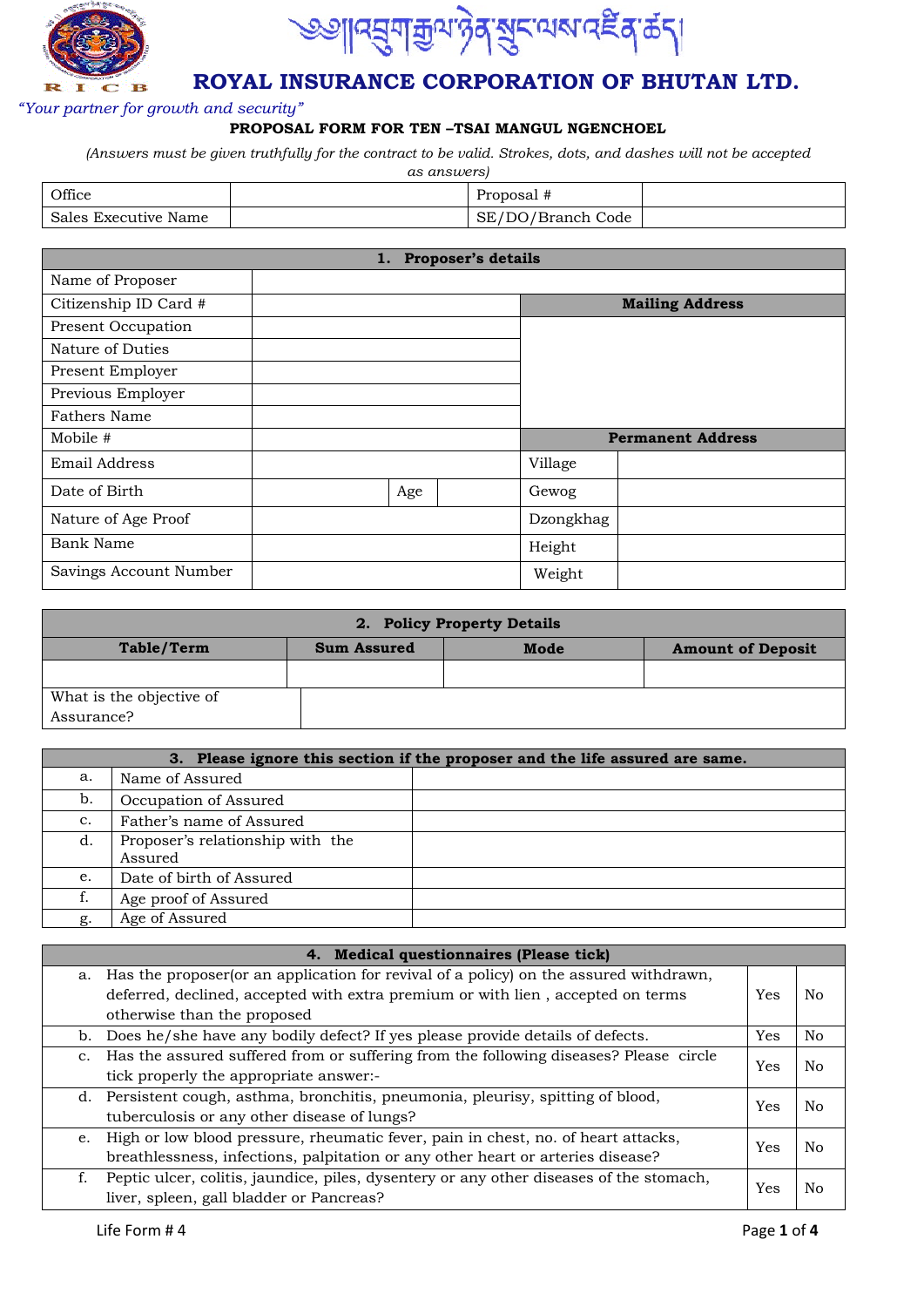



*"Your partner for growth and security"* 

|        |                                                                                   | sar paracer for growin and security         |                                                                   |                         |                        |                                                                                                                                                                |     |                               |
|--------|-----------------------------------------------------------------------------------|---------------------------------------------|-------------------------------------------------------------------|-------------------------|------------------------|----------------------------------------------------------------------------------------------------------------------------------------------------------------|-----|-------------------------------|
| g.     | Any diseases of kidney, prostrate or urinary system?                              |                                             |                                                                   |                         |                        |                                                                                                                                                                | Yes | N <sub>o</sub>                |
| h.     | Paralysis, insanity, epilepsy, fits or any kind of nervous breakdown or any other |                                             |                                                                   |                         |                        |                                                                                                                                                                | Yes | No                            |
|        | disease of the nervous system?                                                    |                                             |                                                                   |                         |                        |                                                                                                                                                                |     |                               |
| i.     |                                                                                   |                                             |                                                                   |                         |                        | Hernia, Hydrocele, fistula, varicose veins, skin eruption, filariasis, goiter, Gonorrhea,                                                                      | Yes | No                            |
|        |                                                                                   |                                             | Syphilis or any other venereal disease?                           |                         |                        |                                                                                                                                                                |     |                               |
| j.     |                                                                                   |                                             | Cancer, Leprosy, rheumatism, gout, enlarged glands or tumors?     |                         |                        |                                                                                                                                                                | Yes | No                            |
| k.     |                                                                                   | discharge from ears                         |                                                                   |                         |                        | Any diseases of ear, nose, throat or eyes including defective sight or hearing and                                                                             | Yes | No                            |
| 1.     |                                                                                   | or blood in urine?                          |                                                                   |                         |                        | Has the Assured been suspected or suffering from diabetic, passed sugar, albumin, pus                                                                          | Yes | No                            |
|        |                                                                                   | ailments more than a week?                  |                                                                   |                         |                        | m. Has the assured been consulted to a medical practitioner within last $\overline{5}$ years for any                                                           | Yes | No                            |
| n.     |                                                                                   |                                             | Did the assured ever have operation, accident and injury?         |                         |                        |                                                                                                                                                                | Yes | N <sub>o</sub>                |
| о.     |                                                                                   | stool examination?                          |                                                                   |                         |                        | Has the assured ever had an electrocardiogram, X-ray or screening of blood, urine or                                                                           | Yes | No                            |
| p.     |                                                                                   |                                             | observation, treatment or operation?                              |                         |                        | Has the assured ever been in any hospital, asylum or sanatorium for check-up,                                                                                  | Yes | No                            |
| q.     |                                                                                   |                                             | Does the assured use or have ever used alcoholic drinks or drugs? |                         |                        |                                                                                                                                                                | Yes | No                            |
| r.     |                                                                                   |                                             |                                                                   |                         |                        | Has the assured ever received or at present availing/undergoing medical advice,                                                                                | Yes | No                            |
| s.     |                                                                                   |                                             |                                                                   |                         |                        | treatment, test in connection with Hepatitis B and AIDS related conditions<br>Has any of the assured's relation living or dead suffered from any hereditary or |     |                               |
|        |                                                                                   |                                             |                                                                   |                         |                        | infectious disease like diabetic, insanity, epilepsy, gout, asthma, tuberculosis, cancer                                                                       | Yes | No                            |
|        | or leprosy?                                                                       |                                             |                                                                   |                         |                        |                                                                                                                                                                |     |                               |
| t.     |                                                                                   |                                             |                                                                   |                         |                        | Have you suffered or are you suffering from any diseases of breast, ovaries or uterus                                                                          | Yes | No                            |
|        |                                                                                   | If yes to the question a to t, give details |                                                                   |                         |                        |                                                                                                                                                                |     |                               |
|        |                                                                                   |                                             |                                                                   |                         |                        |                                                                                                                                                                |     |                               |
|        |                                                                                   |                                             |                                                                   |                         |                        | 5. Questions to be answered by Female Proposer                                                                                                                 |     |                               |
|        | Are you Pregnant Now?                                                             |                                             |                                                                   |                         |                        |                                                                                                                                                                |     |                               |
|        |                                                                                   | If yes kindly mention number of weeks       |                                                                   |                         |                        |                                                                                                                                                                |     |                               |
|        |                                                                                   |                                             |                                                                   |                         |                        | 6. Family History of the Proposer                                                                                                                              |     |                               |
|        |                                                                                   | <b>LIVING</b>                               |                                                                   |                         |                        | <b>DEAD</b>                                                                                                                                                    |     |                               |
| Family | Nos.                                                                              | Age                                         | <b>State of</b><br><b>Health</b>                                  | Year of<br><b>Death</b> | Age at<br><b>Death</b> | <b>Cause of Death</b>                                                                                                                                          |     | <b>Duration</b><br>of illness |
| Father |                                                                                   |                                             |                                                                   |                         |                        |                                                                                                                                                                |     |                               |
| Mother |                                                                                   |                                             |                                                                   |                         |                        |                                                                                                                                                                |     |                               |
|        | <b>Brothers</b>                                                                   |                                             |                                                                   |                         |                        |                                                                                                                                                                |     |                               |
| Living |                                                                                   |                                             |                                                                   |                         |                        |                                                                                                                                                                |     |                               |
| Dead   |                                                                                   |                                             |                                                                   |                         |                        |                                                                                                                                                                |     |                               |
|        | Sisters                                                                           |                                             |                                                                   |                         |                        |                                                                                                                                                                |     |                               |
| Living |                                                                                   |                                             |                                                                   |                         |                        |                                                                                                                                                                |     |                               |
| Dead   |                                                                                   |                                             |                                                                   |                         |                        |                                                                                                                                                                |     |                               |
|        |                                                                                   |                                             |                                                                   |                         |                        |                                                                                                                                                                |     |                               |
| Spouse |                                                                                   |                                             |                                                                   |                         |                        |                                                                                                                                                                |     |                               |
|        | Children                                                                          |                                             |                                                                   |                         |                        |                                                                                                                                                                |     |                               |
| Living |                                                                                   |                                             |                                                                   |                         |                        |                                                                                                                                                                |     |                               |
| Dead   |                                                                                   |                                             |                                                                   |                         |                        |                                                                                                                                                                |     |                               |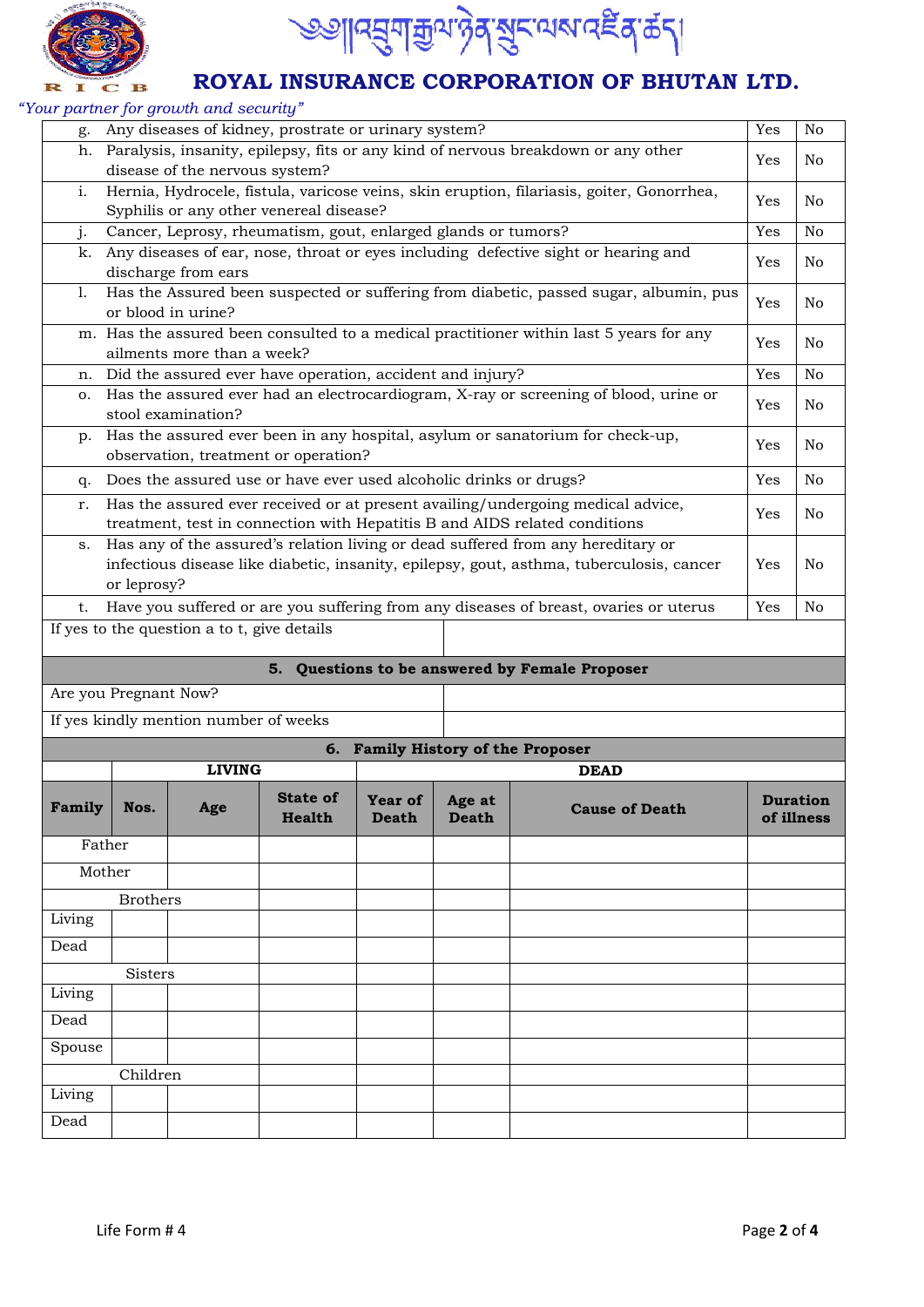



#### *"Your partner for growth and security"*

| 7. (a) Nominee(s) Details                                                                                                                                                     |                                                                                     |  |  |  |  |
|-------------------------------------------------------------------------------------------------------------------------------------------------------------------------------|-------------------------------------------------------------------------------------|--|--|--|--|
| If the proposer wishes to nominate a person whom the money secured by the policy applied for are to be<br>paid in the event of death. Please state full name of the nominees. |                                                                                     |  |  |  |  |
| <b>Name of Nominee</b>                                                                                                                                                        | $%$ of<br>Citizenship ID #<br>Relationship<br><b>Address</b><br>Age<br><b>Share</b> |  |  |  |  |
|                                                                                                                                                                               |                                                                                     |  |  |  |  |
|                                                                                                                                                                               |                                                                                     |  |  |  |  |

#### **(b) If the Nominee is minor**

Please state the name of the person whom you wish to appoint to receive the policy money in the events of the claim arising during the minority of the nominee. The appointee must sign below to show his/her consent to the appointment.

| Name of Appointee | Citizenship ID $#$ | Relationship | Age | Signature | <b>Address</b> |
|-------------------|--------------------|--------------|-----|-----------|----------------|
|                   |                    |              |     |           |                |
|                   |                    |              |     |           |                |

#### DECLARATION BY THE PROPOSER

| $Srl$ # | <b>Question</b>                                      | YES | NO |
|---------|------------------------------------------------------|-----|----|
|         | Do you want to receive SMS on this?                  |     |    |
|         | If the answer is YES, Please provide Mobile #        |     |    |
|         | Do you want to receive e-mail on this?               |     |    |
|         | If the answer is YES, Please provide e-mail address# |     |    |

I/We ........................................................................................................for whom and on whose behalf, proposed to assure the life under this policy herein before, do hereby declare that the statements and answers have been given by me after fully understanding the questions and the same are true, completed in every particulars and that I have not withheld any information. Further, I do hereby agree and declare that these statements and this declaration shall be the basis of the contract of assurance between me and the Royal Insurance Corporaion of Bhutan Limited and that if any untrue averment be contained therein, the said contract shall be null and void *ab intio* and all money which shall have been paid in respect thereof shall stand forfeited to the Corporation.

#### **Proposer's Signature**

Notwithstanding the provision of any law, usage, custom or convention for the time being in force prohibiting any doctor, hospital, and/or employer from divulging any knowledge or information about me concerning my health or employment on any kind whatsoever in the policy contract issued to me, I hereby agree, that such authority having such knowledge or informatiuon, shall at any time be at liberty to divulge any such knowledge to the Corporation.

And I further agree and declare that I after the date of submission of the proposal but before the issue of the Policy Document:

- I. If there is any change in my occupation or any adverse cirsumstances connected with financial position or general health of myself or that any member of my family occurs; or
- II. If proposal for assurance or an application for revival of a policy on my life made to any Office of the Corporation has been withdrawn or dropped, deferred or declined, or accepted with an increased premium or subject to the lien or on terms other than as proposed;

I shall forthwith intimate the same to the Corporation in wrirting to reconsider the terms of acceptance of assurance. Any omission on my part to do shall render this assurance and all money, which shall have been paid in respect thereof, shall stand forfeited to the Corporation.